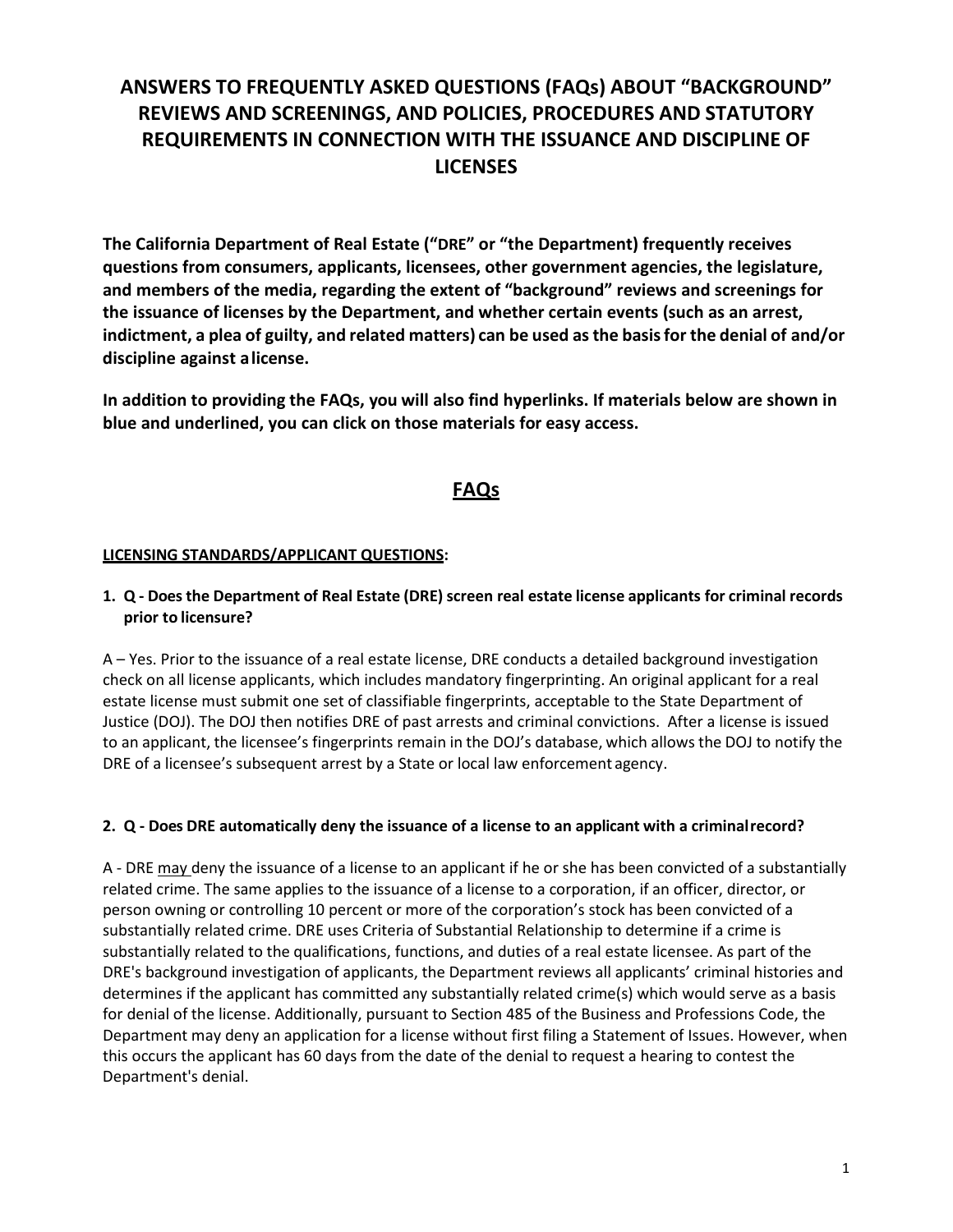\*Please note that because of Constitutional rights relating to due process, the Real Estate Commissioner cannot deny the issuance of a license to an applicant who has only been arrested and/or charged – via an indictment, arraignment, or similar charging procedure (even if those charges are still pending at the time of application) -- with a crime. Pursuant to Business and Professions Code section 10177(b), only criminal convictions that are final, meaning the time for appeal has lapsed or the conviction has been affirmed on appeal, can be used as a basis for license denial or license disciplinary action.

#### **3. Q - Does DRE issue real estate licenses to individuals who are required to register as sex offenders?**

A - While there is no specific law that prohibits DRE from licensing an individual who is required to register as a sex offender, DRE must and will consider whether a license should be denied, suspended or revoked on the basis of a conviction that involves sexual conduct. Part of DRE's consideration is whether the crime is substantially related. The Department's regulations provide that any crime involving sexually related conduct affecting a person who is an observer or non-consenting participant in the conduct, or convictions which require registration pursuant to the provisions of Section 290 of the Penal Code, are substantially related and may be the basis of denial of a real estate license.

# **LICENSEE QUESTIONS/INVESTIGATIVE PROCESS:**

# **4. Q - How does the DRE learn of an arrest and/or conviction of a real estate licensee?**

A - All licensees have fingerprints on file with the DOJ by virtue of having been fingerprinted during the license application process. If a licensee is arrested, charged and/or convicted of a crime, the DOJ notifies DRE electronically, and the Department immediately begins a screening process to determine if the crime is "substantially related" and merits further investigation and/or possible discipline. Sections 480 and 490 of the Business and Professions Code define the term "substantially related" as an act that may be deemed substantially related to the qualifications, functions or duties of a real estate licensee. Additionally, pursuant to B&P Code Section 10186.2, a licensee is required to report to the Department in writing within 30 days from the date of the bringing of a criminal complaint, information, or indictment charging of a felony, a conviction, or disciplinary action. Failure to make a report required by this section shall constitute a cause for license discipline.

# 5. Q - Why is someone who has been arrested or formally charged with a crime still licensed and allowed **to conduct real estate activities?**

A - Under the United States Constitution, a person is presumed innocent until proven guilty and is entitled to due process. Many people who are arrested and charged are either released without a trial or ultimately found to be "not guilty". Therefore, DRE can only take disciplinary action against a licensee if there has been a conviction, the appeal process has elapsed or the judgment of conviction has been affirmed on appeal, and the person has been sentenced for the crime. The Department may then proceed with an administrative hearing to determine if disciplinary action can be taken against the licensee based on Section 10177(b) of the Business and Professions Code. However, under Business and Professions Code 10186.1, the Department can automatically suspend a license during any time that the licensee is incarcerated after conviction of a felony, regardless of whether that conviction has been appealed. When this occurs, the Department is required to notify the licensee of the suspension and of his or her right to elect to have the issue of penalty heard by hearing.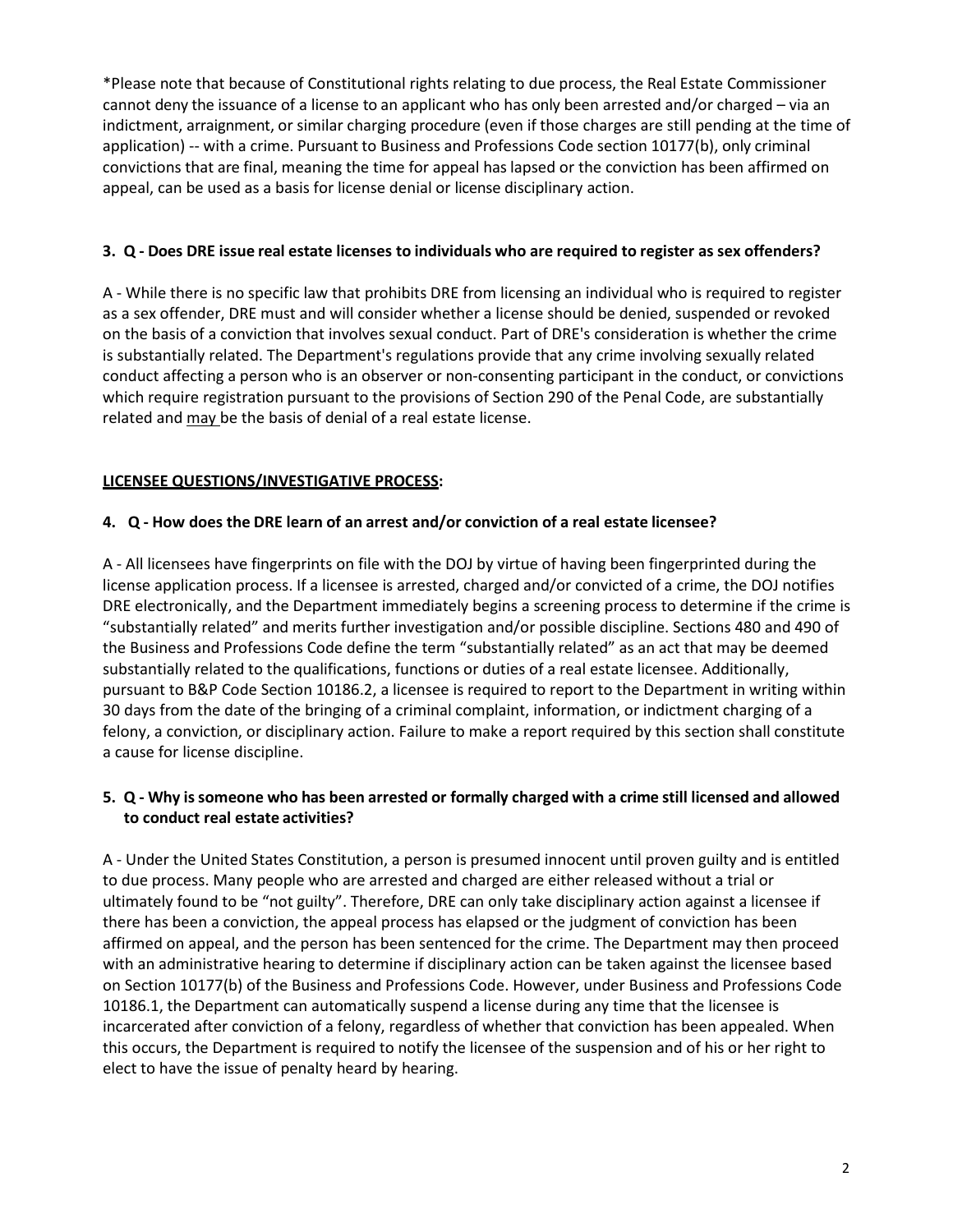#### **6. Q - Why doesn't DRE's on-line public information reveal that a licensee has been arrested or formally charged with a crime so that the public is aware of this information?**

A – Because of the Constitutional protections for the rights of the accused, information on a licensee being arrested or charged with a crime is not always made available to the public. If a licensee is arrested or charged with a crime, DRE is notified by the DOJ and a DRE investigation will begin. However, information regarding investigations must remain confidential per Government Code 6254(f) and Evidence Code 1040 unless and until the Department files a formal pleading recommending that the license be disciplined. With the exception of suspending a license during the period of incarceration after conviction of a felony, regardless of whether that conviction has been appealed, the Department cannot take action against a licensee until there is a conviction and the licensee has been sentenced.

#### **7. Q - If a real estate applicant or licensee has been convicted of a crime, how and when does the Department proceed with formal administrative licensing disciplinaryaction?**

A - Once DRE is certain that an applicant or licensee has been convicted of a crime that is substantially related to the qualifications, functions or duties of a real estate licensee, and the time for appeal has elapsed or the judgment of conviction has been affirmed on appeal, DRE can begin to obtain all the necessary evidence. Department investigators obtain copies of the reports generated from the arresting agencies and the certified records and pleadings of the subject court(s).These documents are necessary to prove up the crime and conviction at the Administrative Law Court proceedings. Once all documentation is received, DRE's Legal Section prepares and files a formal legal pleading called a **Statement of Issues** against a license applicant whom the Legal Section has determined should not receive a real estate license because of his or her crime. When a licensed broker or salesperson is convicted of a crime that is substantially related as identified above, DRE files an **Accusation** against his or her license. The applicant or licensee then has the option of proceeding to an administrative hearing where he or she can present a defense before an Administrative Law Judge (ALJ). With regard to a hearing based on criminal convictions, the ALJ will assess the nature, circumstances, and gravity of the crime or crimes for which the applicant or licensee was convicted, the time that has passed since the conviction and/or the completion of the sentence, and the rehabilitation efforts of the applicant or licensee.

After the hearing, the ALJ issues a proposed decision, which is subject to the Real Estate Commissioner's approval. Discipline can range from outright denial or revocation to suspension of license rights or the granting of a restricted license, depending on the severity of the crime and the rehabilitation efforts shown by the applicant or licensee.

For the same reasons stated above, the Department does not release information to the public on "complaints" or the "number of complaints" filed with DRE against a licensee. Such complaints are only "bald" allegations and they are not (prior to substantiation through the investigatory process) reliable indicators that a licensee has violated the law.

#### **8. Q - Are all crimes committed by a real estate licensee within the jurisdiction ofDRE?**

A - All criminal convictions, whether State or federal, if committed by an applicant for a real estate license or by a real estate licensee, are subject to the Department's review for licensure, denial or discipline. Each and every conviction that the Department receives notice of is reviewed under criteria to determine the degree of materiality of the underlying crime and whether it is "substantially related to the qualifications, functions, or duties of a real estate licensee" \*§ 10177(b) of the Business and Professions Code]. The criteria that have been established for determining substantially related crimes are extensive. Any crime of dishonesty or involving fraud or theft, whether a misdemeanor or a felony, is investigated and adjudicated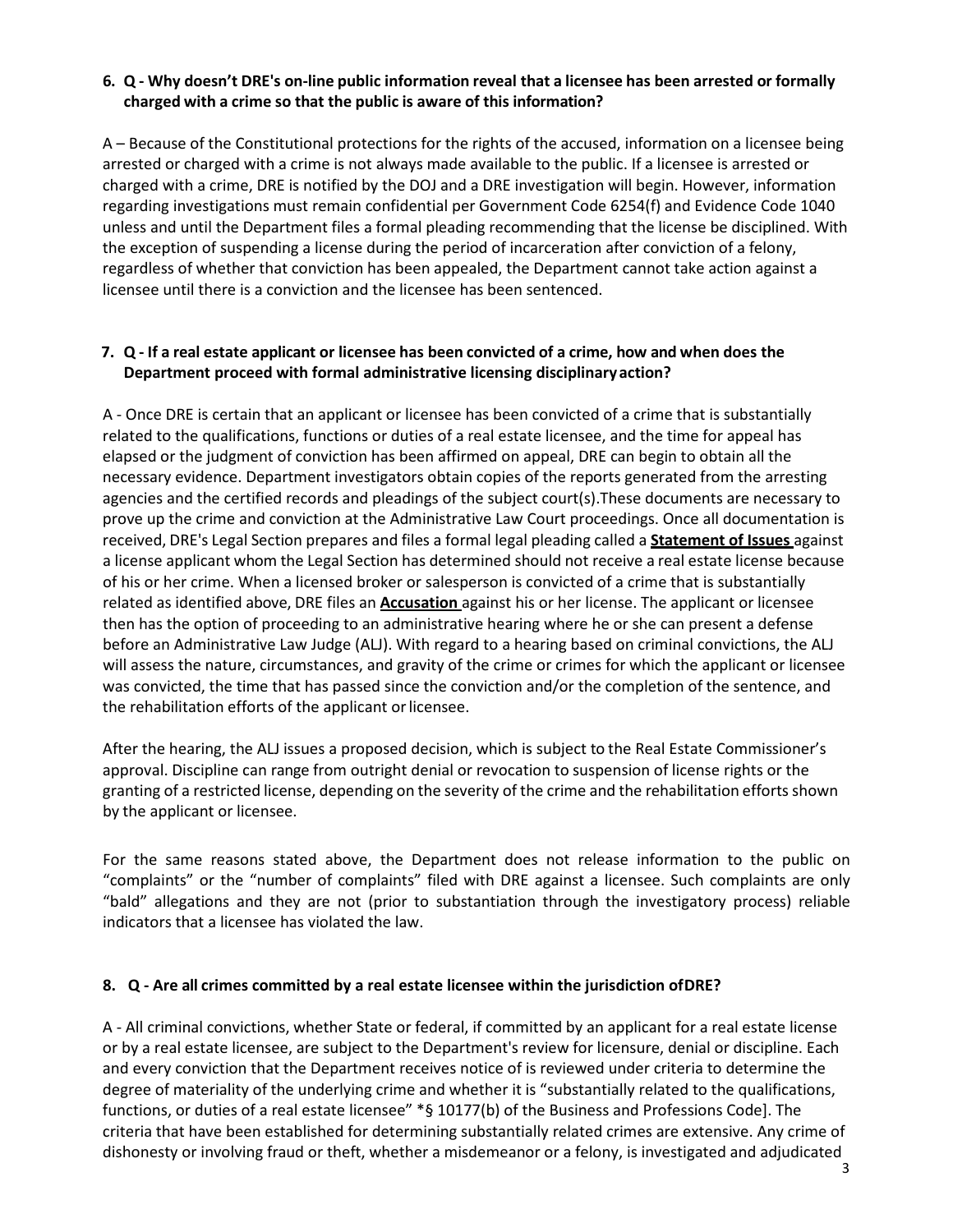at an administrative hearing or resolved via settlement for the voluntary surrender of or restriction of the convicted criminal's license.

#### **DISCIPLINARY PROCESS:**

# 9. Q - Can the Department immediately suspend or revoke the license of someone convicted of a crime **when the crime clearly appears to be one which would qualify thelicensee for discipline?**

A – With the exception of automatically suspending a license during the period of incarceration after conviction of a felony, regardless of whether that conviction has been appealed, the Department must first file a formal accusation against the licensee which describes the acts or omissions which justify discipline [Government Code Section 11503]. The accusation must be served on the licensee who then has the option of defending against the charges in an administrative hearing before an ALJ [Government Code Section 11505]. At the time of the hearing the Department must prove the charges in the accusation by clear and convincing evidence. The only exception to this process is if a licensee holds a "restricted" license. When a licensee who holds a "restricted" license is convicted of a crime that is substantially related to the qualifications, functions, or duties of a real estate agent, the Department may issue an interim order, without a hearing, suspending the license rights of a restricted licensee if the terms and conditions of the "restricted" license are not met.

#### 10. Q - If a licensee pleads guilty to a crime, can the Department use the admission of guilt to suspend or **revoke their license?**

A - No. The Department may only discipline a licensee once their guilty plea results in a qualifying conviction [Business and Professions Code Section 10177(b)].

# **11. Q - What happens to someone's license if he or she has been convicted of a crime but is appealing the conviction to a higher court?**

A - Business and Professions Code 10186.1 allows the Department to automatically suspend a license during any time that the licensee is incarcerated after conviction of a felony, regardless of whether that conviction has been appealed. The Department shall notify the licensee of the suspension and of his or her right to elect to have the issue of penalty heard by hearing.

# **12. Q - Why would someone who has been convicted of a crime and is actually serving their sentence in prison still have an active real estate license?**

A - With the exception of the Department automatically suspending a license during the period of incarceration after conviction of a felony, regardless of whether that conviction has been appealed, a real estate license is not automatically suspended or revoked when a licensee is incarcerated. The same procedure that governs all criminal convictions as a basis for license discipline must be followed even in this circumstance. This means that the Department must first file an accusation against the individual.

# 13. Q - If a real estate broker or salesperson voluntarily surrenders his or her real estate license, or if his **or her license is revoked in a disciplinary proceeding, can the former licensee ever obtain a DRE issued real estate license again?**

A - Yes. If a real estate broker orsalesperson voluntarily surrenders his or herreal estate license, orthe license is revoked after an administrative disciplinary proceeding, he or she has the right to petition the Department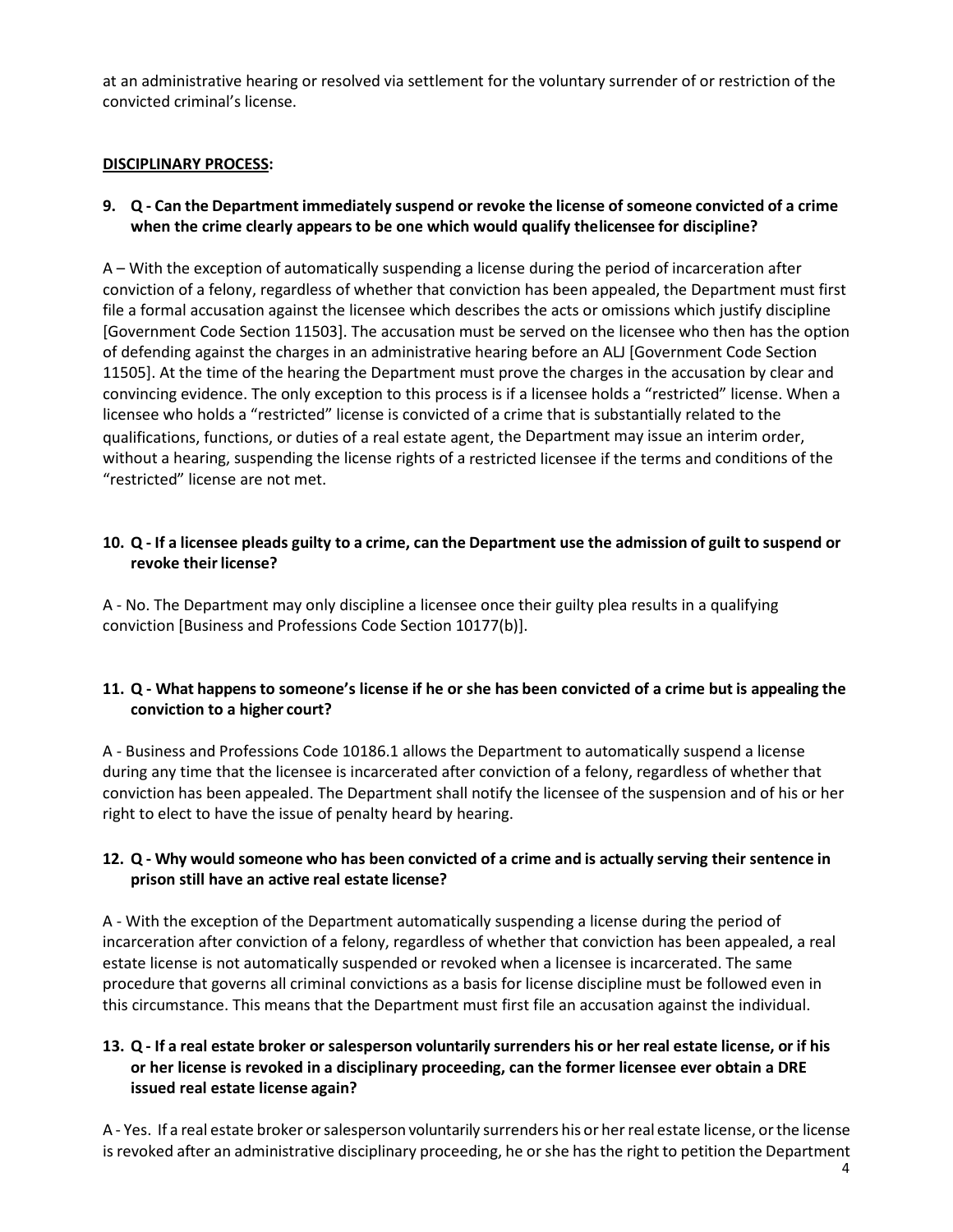for reinstatement of license rights [Government Code §11522]. Unless a longer period of time is required pursuant to the Decision accepting the voluntary surrender of the license or revoking the license, the former licensee must wait at least one year from the effective date of the Decision to petition for reinstatement of the license that was revoked or surrendered. The purpose of the petition is to require the former licensee to demonstrate that it would not be against the public interest for the petitioner to hold a real estate license. In deciding whether or not to grant the petition the Department relies on its own background investigation of the former licensee as well as its evaluation of the steps the petitioner has taken toward achieving rehabilitation [Section 2911 of the Commissioner's Regulations]. The burden of proof lies with the petitioner to show that he or she is sufficiently rehabilitated to hold a real estate license.

#### 14. Q - Does a licensee have to disclose to a client or potential client if he or she has ever been subject to **disciplinary action by the Department?**

A - Licensees do not have any specific statutory obligation to disclose prior or pending disciplinary action to their clients. However, if formal disciplinary action against the licensee is pending, or the licensee has actually been disciplined by the Department, this information is a matter of public record and is noted at part of the individual's public license record. Where the Department is conducting an investigation of a licensee but has not yet filed formal disciplinary action, the existence of the investigation, as well as the information compiled during the course of the investigation, is confidential and no reference will be made to the existence of an investigation on the public website [Government Code Section 6254(f); Evidence Code 1040].

Anyone may call the DRE to inquire about the record of a licensee, including any disciplinary history or may view disciplinary action documents via the DRE's website.

Phone numbers for the five DRE offices can be found at DRE's Web site: <http://www.dre.ca.gov/Contact.html>

A license status check can be completed at: <http://www2.dre.ca.gov/PublicASP/pplinfo.asp>

**NOTE: The FAQs cover the policies, procedures, and statutory requirements as of May 2019. It is important to remember that laws, policies and procedures are subject to change, and the information in the FAQs may be outdated at the time you access it.**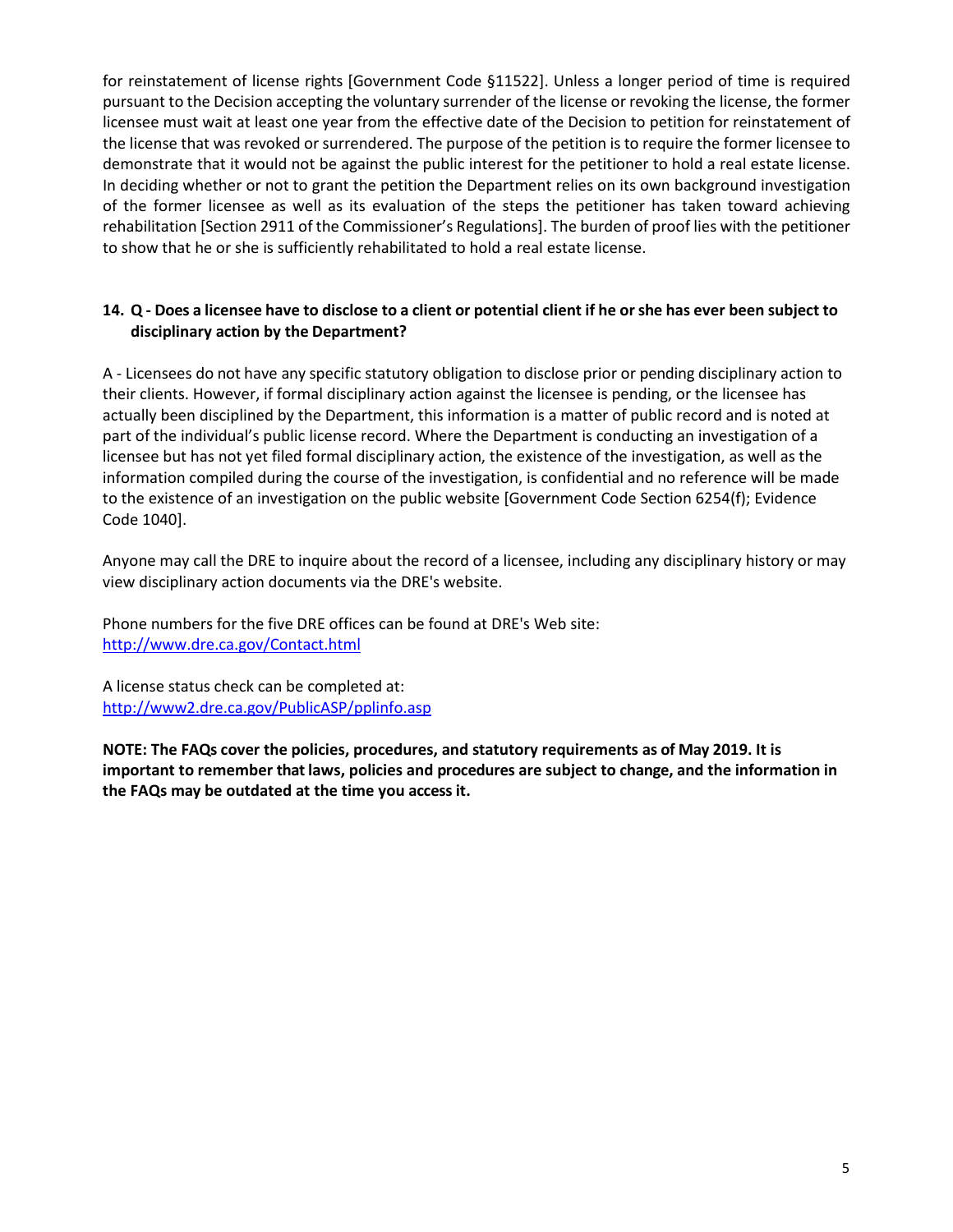#### **FOR MORE INFORMATION REGARDING THE ABOVE TOPICS, PLEASE SEE THE FOLLOWING REFERENCE MATERIALS:**

#### **Regarding Licensing Standards and Applicant Information:**

Real Estate Form RE 237B and other licensing forms can be viewed at: <http://www.dre.ca.gov/Forms/>

DRE publication entitled "Instructions to License Applicants": <http://www.dre.ca.gov/files/pdf/re4.pdf>

Information on background checks performed by California Department of Justice can be viewed at: <https://oag.ca.gov/fingerprints>

California Real Estate and Subdivided Lands Law can be viewed at: [http://www.dre.ca.gov/Publications/RealEstateLaw.html](http://www.dre.ca.gov/files/pdf/forms/re229.pdf)

California Regulations of the Real Estate Commissioner can be [viewed at:](http://www.dre.ca.gov/files/pdf/relaw/relaw.pdf) [http://www.dre.ca.gov/files/pdf/relaw/2019/regs.pdf](http://www.dre.ca.gov/Publications/RealEstateLaw.html)

California Penal Code 290 can viewed at: [http://leginfo.legislature.ca.gov/faces/codes.xhtml](http://www.dre.ca.gov/files/pdf/relaw/regs.pdf)

California Department of Justice's Megan Law site: [http://www.meganslaw.ca.gov/](http://leginfo.legislature.ca.gov/faces/codes.xhtml)

#### **Regarding Petition Process and Criteria of Rehabilitation:**

Commissioner's Regulation 2911 – Criteria of Rehabilitation (Revocation or Suspension) can be viewed at: <http://www.dre.ca.gov/files/pdf/relaw/2019/regs.pdf>

Former DRE Chief Counsel Wayne S. Bell's article discussing "rehabilitation and petitioning for [reinstatement of a real estate license", can be viewed a](http://www.dre.ca.gov/files/pdf/relaw/2019/regs.pdf)t: <http://www.dre.ca.gov/files/pdf/reb/rebSpring07.pdf>

#### **Other Related Materials**:

Summary of Enforcement Actions, including disciplinary actions initiated against real estate licensees; filed orders to desist and refrain from unlawful activities; decisions on petition applications to reinstate/remove restrictions from licenses; applications for licenses that have been denied and/or were issued restricted licenses; and licenses that have been voluntarily surrendered, can be viewed at: <http://www.dre.ca.gov/Licensees/DisciplinaryActions.html>

DRE's consumer alerts can be viewed at: <http://www.dre.ca.gov/Consumers/ConsumerAlerts.html>

General information about the DRE can be viewed at: <http://www.dre.ca.gov/About>

California Department of Justice website: <http://oag.ca.gov/>